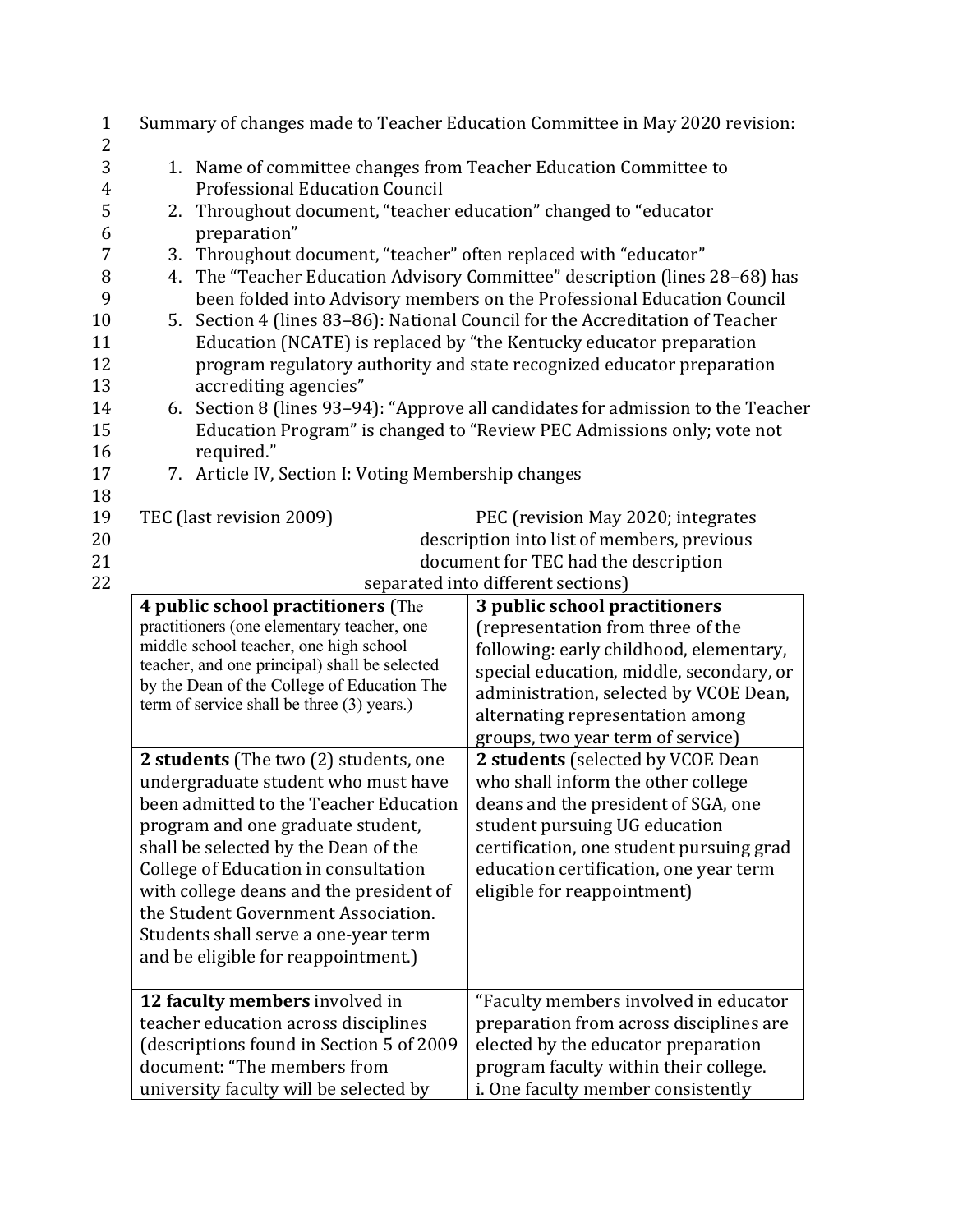| Dean of the College of Education<br>(tiebreak only)                         | <b>VCOE Dean (tiebreak only)</b>                                                      |
|-----------------------------------------------------------------------------|---------------------------------------------------------------------------------------|
|                                                                             | One education professional advisor                                                    |
|                                                                             | coordinator                                                                           |
|                                                                             | <b>Educator preparation program</b>                                                   |
|                                                                             | Assessment administrator                                                              |
| Chair (or designee) from the<br>Department Chair's forum                    | Director of Quality Assurance and<br>Accreditation                                    |
| up to 17 members?                                                           |                                                                                       |
| description in Section 5 seems to add                                       |                                                                                       |
| serve consecutive terms.") NOTE: the                                        |                                                                                       |
| shall serve three year terms and may                                        |                                                                                       |
| <b>Education department. These members</b>                                  |                                                                                       |
| Foundational and Graudate Studies in                                        |                                                                                       |
| one (1) faculty member from                                                 |                                                                                       |
| Grades and Secondary Educators; and                                         |                                                                                       |
| faculty member in preparing Middle                                          | 12)                                                                                   |
| special education teachers; one (1)                                         | (total number of faculty members:                                                     |
| faculty member involved in preparing                                        |                                                                                       |
| Early Education (P-5) teachers; one (1)                                     | terms"                                                                                |
| faculty member involved in preparing                                        | year terms and may serve consecutive                                                  |
| early childhood educators; one (1)                                          | iii. Faculty members shall serve three-                                               |
| faculty member involved in preparing                                        | Science (3);                                                                          |
| College of Education shall have one (1)                                     | Technology (1); VCOE (5); College of                                                  |
| (5) from the College of Education. The                                      | Elmer R. Smith College of Business and                                                |
| and 1 from a P-12 program), and five                                        | Humanities and Social Sciences (2);                                                   |
| (2 from an 8-12 and/or 5-12 program                                         | follows: Caudill College of Arts,                                                     |
| the College of Science and Technology                                       | program with member distribution as                                                   |
| from a P-12 program), three (3) from                                        | least one education certification                                                     |
| least 1 from an 8-12 program and 1                                          | department, school, or college with at                                                |
| Humanities, and Social Sciences (at                                         | ii. One faculty member from each                                                      |
| from the Caudill College of Arts,                                           | education foundation representative;                                                  |
| Business and Public Affairs, three (3)                                      | representing general education and                                                    |
| each college with representation as<br>follows: one (1) from the College of | educator preparation programs and/or                                                  |
|                                                                             | involved in teaching at least one course<br>required for admission into initial-level |
| the Teacher Education Faculty from                                          |                                                                                       |

23

8. Section 2: Non-voting, ex-officio membership

| TEC (last revision 2009)           |  | PEC (revision May 2020; integrates                                               |  |
|------------------------------------|--|----------------------------------------------------------------------------------|--|
|                                    |  | description into list of members, previous                                       |  |
|                                    |  | document for TEC had the description                                             |  |
| separated into different sections) |  |                                                                                  |  |
|                                    |  | Academic advisor                                                                 |  |
|                                    |  | Chair (or designee) from Chairs' Council                                         |  |
|                                    |  | Director of Educational Services Unit<br><b>Coordinator of Clinical Practice</b> |  |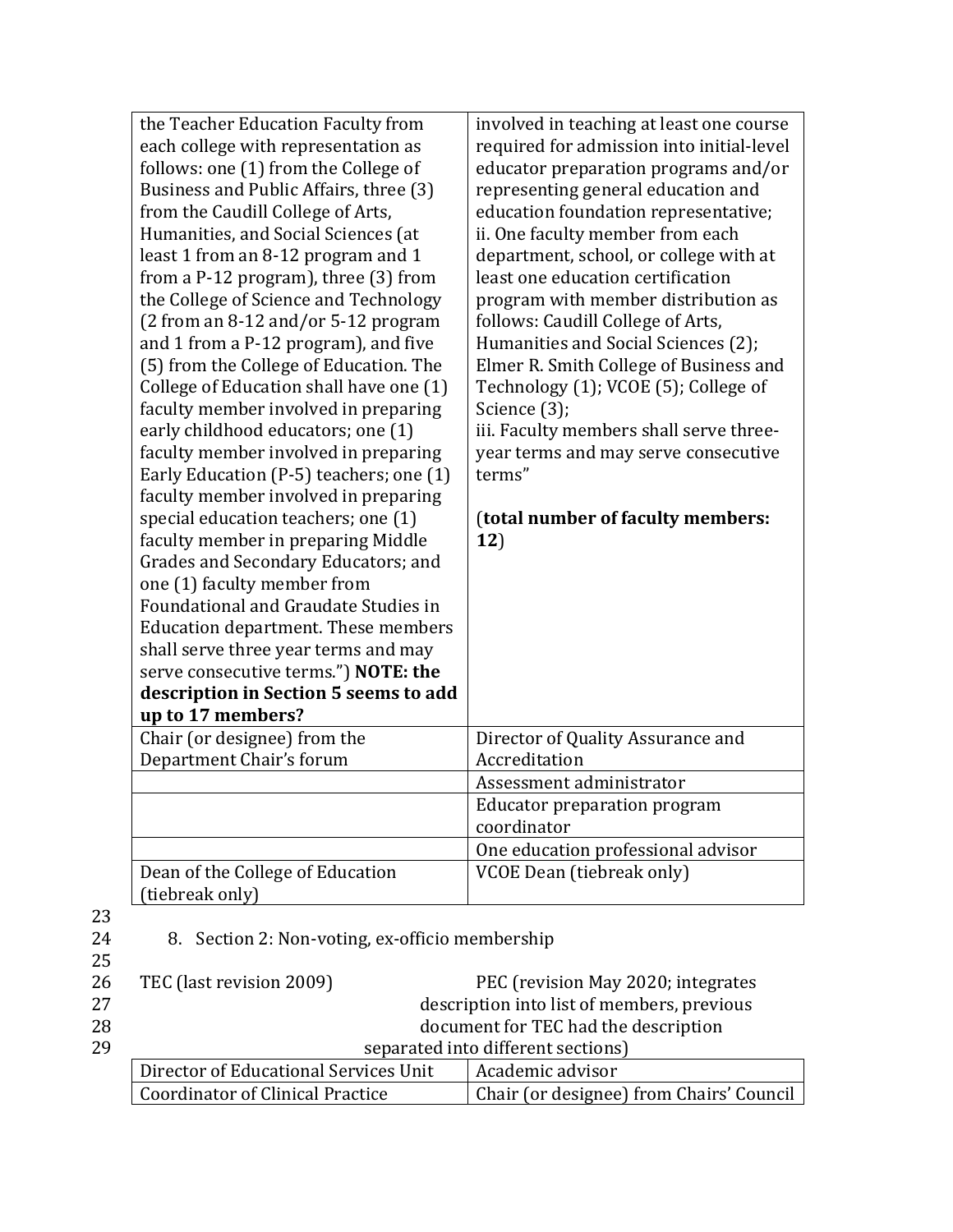|                                            | (formerly in voting membership in TEC |
|--------------------------------------------|---------------------------------------|
|                                            | description 2009)                     |
| Coordinator of Internships and Field       | One administrative representative of  |
| Experience                                 | the Master of Arts in Teaching        |
|                                            | Programs                              |
| University Undergraduate Teacher           | University undergraduate professional |
| Certification Officer and Coordinator of   | education certification officer       |
| <b>TEP Admission</b>                       |                                       |
| <b>University Graduate Teacher</b>         | University graduate professional      |
| <b>Certification Officer</b>               | education certification officer       |
| <b>College of Education Associate Dean</b> |                                       |
| Teacher-in-Residence                       |                                       |
| Chair (or designee) of Faculty Senate      | Faculty Senate chair or designee      |
| Department Chairs of Department of         | Department Chairs of Department of    |
| Early Childhood, Elementary, and           | Early Childhood, Elementary, and      |
| Special Education; Department of           | Special Education; Department of      |
| Middle Grades and Secondary Eduation;      | Middle Grades and Secondary Eduation; |
| Department of Foundational and             | Department of Foundational and        |
| <b>Graduate Studies</b>                    | <b>Graduate Studies</b>               |
| One administrative representative of       | Representative from MSUTeach          |
| the Master of Arts in Teaching             |                                       |
| Programs                                   |                                       |
| One director from an MSU regional          |                                       |
| campus                                     |                                       |

30

| υU |                                                                                 |
|----|---------------------------------------------------------------------------------|
| 31 | 9. Article V: Meetings of the Professional Education Council (minor edits)      |
| 32 | a. Line 243-244: "Special meetings may be called by PEC chair with no           |
| 33 | less than one week's notice" (instead of two weeks)                             |
| 34 | b. Line 249-250: "The member may appeal the termination, for                    |
| 35 | sufficient cause, to the chair" (instead of to the total Council)               |
| 36 | 10. Article VI: Officers of the Professional Council (minor changes)            |
| 37 | 11. Article VII: Committees of the PEC (no change to the number or type of      |
| 38 | committees, minor changes to descriptions, see Lines 300-376)                   |
| 39 | a. Executive Committee: no change                                               |
| 40 | b. Admissions Committee: minor changes                                          |
| 41 | c. Bylaws Committee: no change                                                  |
| 42 | d. Assessment Committee: minor changes                                          |
| 43 | e. Clinical Practice Committee: minor changes                                   |
| 44 | f.<br>Ad hoc Committees: no change                                              |
| 45 | 12. Article VIII: Professional Education Executive Leadership Group (originally |
| 46 | Lines 28-44 in 2009 description; now Lines 377-399 in May 2020 revision)        |
| 47 | a. 2009 membership description: Membership shall consist of, at least           |
| 48 | one, representative from each of the following: the Professional                |
| 49 | Education Unit, public school administrators, public school teachers,           |
| 50 | the regional community colleges, and a community member. The Dean               |
|    |                                                                                 |